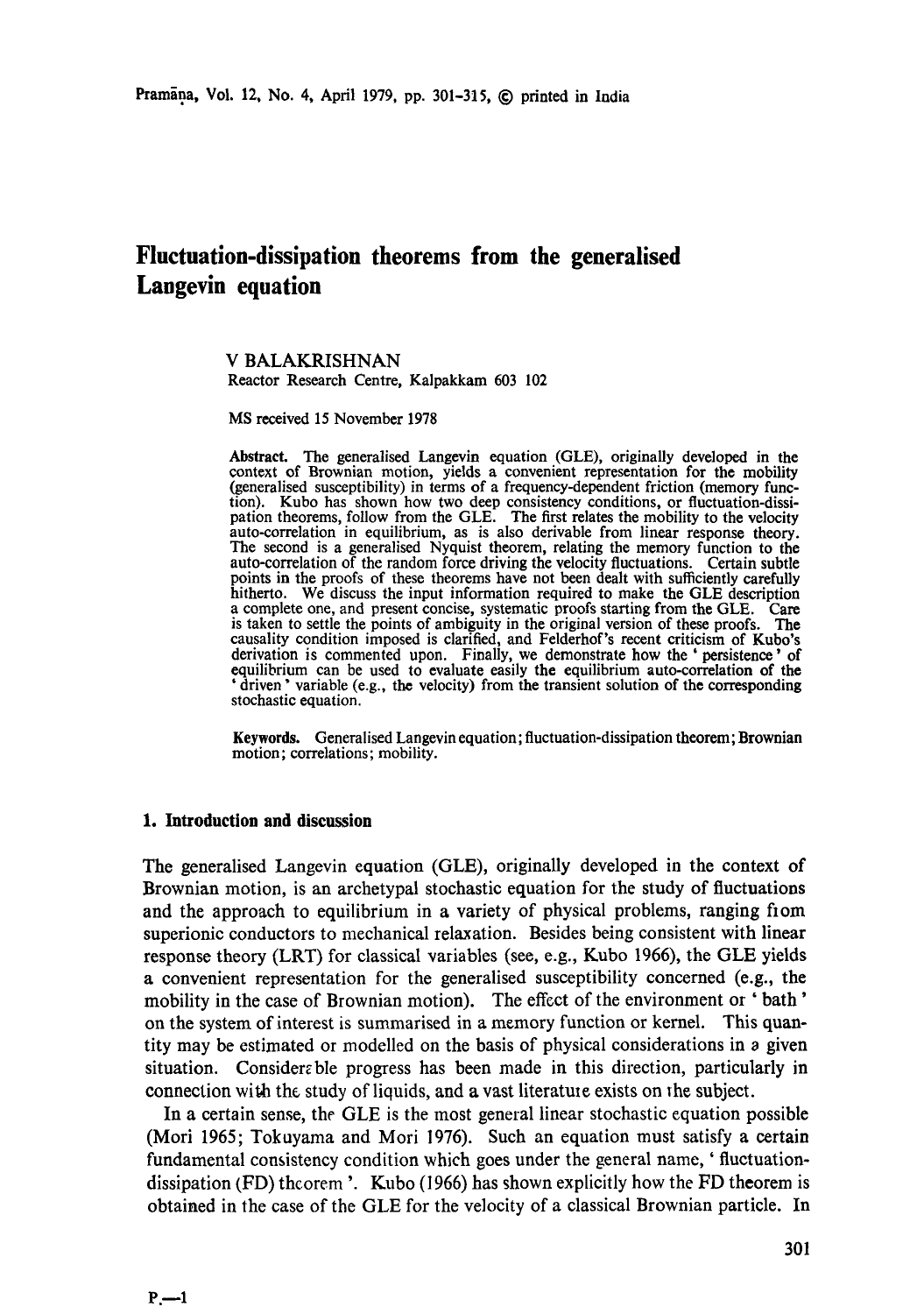what he terms the *first* FD theorem, the mobility is related to the velocity auto-correlation function *in equilibrium,* i.e., in the absence of an applied force. This is, of course, at the heart of LRT.\* A corollary to the above relation, called the *second* FD theorem, is also obtained by Kubo. This is a generalisation of the familiar Nyquist theorem. It relates the memory function to the auto-correlation of the random force that is responsible for the fluctuations in the velocity of the Brownian particle.

Kubo's treatment is a exhaustive one, covering a number of other topics (e.g., LRT) as well, and the final forms obtained for the FD theorems are certainly correct. There are, however, a few points in the course of the derivations which need an improved treatment so as to exhibit the chain of reasoning clearly and to make the proofs logically consistent. The first such point is an explanation (based on physical grounds) of the need for, and mode of, constructing an effective non-stationary force  $R(t; t_0)$  over and above the true stationary random force  $L(t)$  originally introduced in the GLE. A closely related matter is the causality condition in terms of  $R$ ; we shall comment further on this shortly. The second point occurs in the proof of the second FD theorem using the relation between the power spectra of the driving force L and the driven variable v, the velocity. We show how the proof may be carried to completion without lack of rigour by a simple argument based on the analyticity of certain quantities that occur. Finally, we consider the alternative derivation of the theorem directly from the GLE. In this route it is necessary at the last stage to establish, *independently,* the equality of the auto-correlation functions of L and R. By doing so, we take care of the lacuna in the original derivation. These are the modest objectives of the present paper, in which the final results arrived at (the FD theorems) are already known. Our aim is to present straightforward and logically consistent derivations of these directly from the GLE. In  $\S$  3 we make a brief but pertinent digression into the LRT version of the FD theorem for the mobility. Sections 4, 5 and 6 concerned with the actual derivation of the FD theorems from the GLE. Finally, in  $\S 7$ , we draw attention (with examples) to a very simple method of obtaining the auto-correlation in equilibrium of the driven variable from the solution of a stochastic equation such as the GLE.

We are concerned here only with the FD theorems associated with the GLE. The conditional and joint probability distribution functions characterising the statistics of the velocity variable are not considered. Recently, in a very interesting paper, Fox (1977) has solved the latter problem for the case of a stationary Gaussian driving force  $L(t)$ : the velocity inherits the Gaussian property, and its auto-correlation function determines all its distribution functions. The FD theorem (in the form expressed by equation (28) below) is of course built into the GLE right from the start, in equation (2) of Fox.

Before turning to the derivations proper, it is instructive (for the sake of clarity) to identify the further input information needed to supplement the GLE and thereby to make such a stochastic model a complete one.

(i) The GLE is a *stochastic* equation. The statistical properties of the random or Langevin force  $L(t)$  driving the velocity fluctuations must be specified. The basic assumption is that  $L$  is a stationary process with zero mean.

<sup>\*</sup>A lucid account of the connection between response, relaxation and fluctuations may be found in Kubo (1973).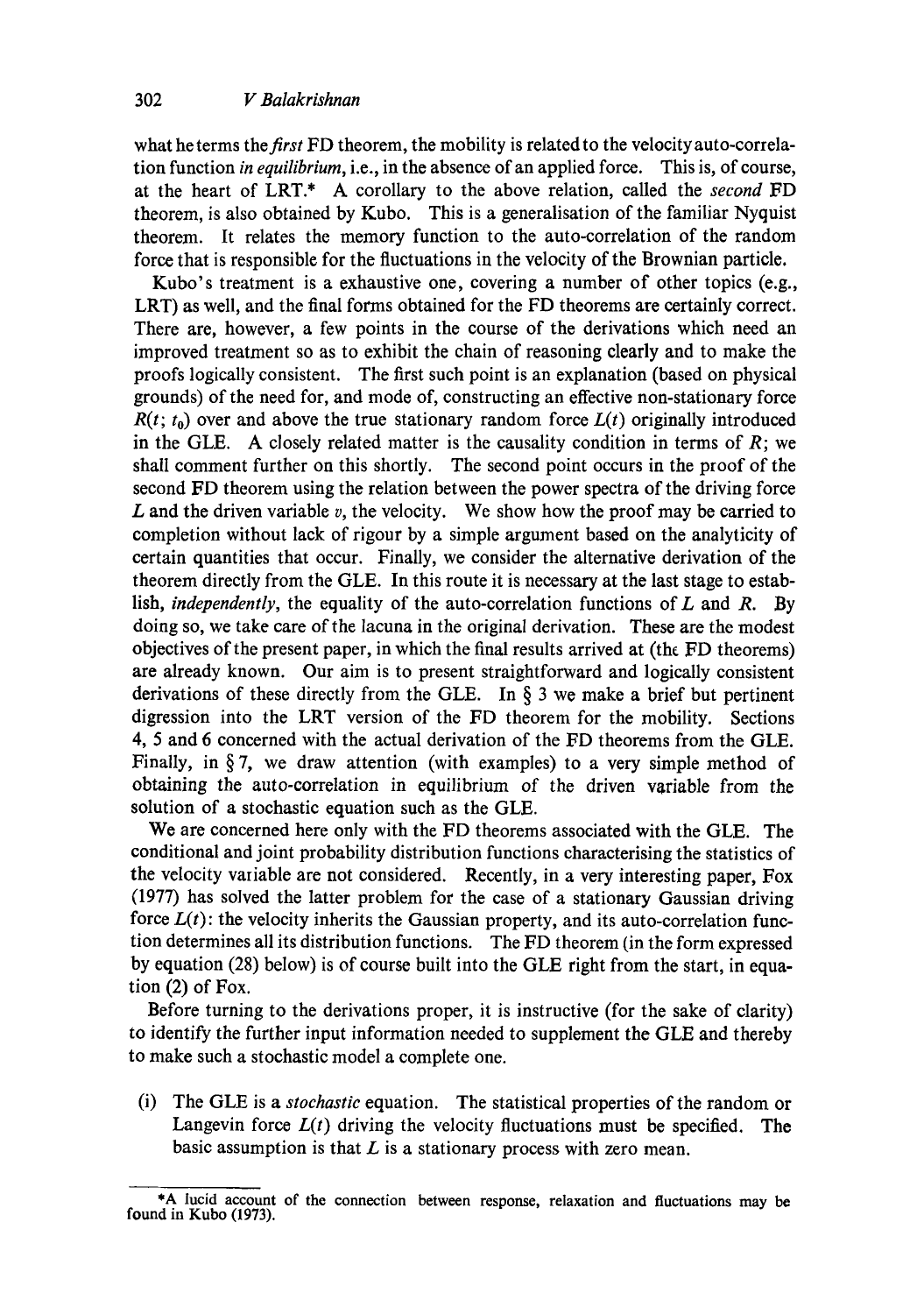- (ii) The solution  $v(t)$  of the GLE, averaged over the statistics of L, still refers to an average over a sub-ensemble corresponding to a *given* initial condition  $v(t_0) = v_0$ . Complete averages must be found by a further integration over the singlevariable or first probability distribution  $P_1(v_0, t_0)$ , as pointed out long ago by Uhlenbeck and Ornstein (1930). This distribution must be specified separately. We are generally concerned with an equilibrium situation. In particular, this means that  $P_1(v_0, t_0)$  is a stationary, stable distribution  $P_1(v_0)$ . Equilibrium, or the damping out of spontaneous fluctuations (which is the principle underlying the FD concept), means that the conditional probability  $P_2(v, t | v_0, t_0)$  approaches precisely the original stable distribution  $P_1(v)$  as  $(t-t_0) \rightarrow \infty$  (Doob 1942). As Fox (1977) puts it succinctly, ' the Maxwellian persists.'\* It is this crucial property that relates the strength of the random force to the friction coefficient in the Langevin equation (a special case of (28)), or, equivalently, relates the coefficient of the gradient term  $\frac{\partial (vP_2)}{\partial v}$  to that of the diffusion term  $\frac{\partial^2 P_2}{\partial v^2}$ in the standard Fokker-Planck equation for  $P_2$ . The powerful nature of this inner consistency criterion is illustrated in  $\S 7$ , where we obtain the equilibrium auto-correlation almost effortlessly.
- (iii) The velocity response we are interested in is the retarded response. In the language of LRT, the mobility  $\mu(\omega)$  is the retarded generalised susceptibility  $\chi_{vx}^{ret} (\omega)$ . The evaluation of this quantity naturally requires that the appropriate boundary condition be put in. In LRT (Kubo 1966), one may do so by choosing the appropriate solution of the Liouville equation for the density matrix. In the stochastic GLE model, one must explicitly put in a causality condition that mathematically expresses the physical statement: 'The velocity at time  $t_0$  is uncorrelated with the driving force (to be properly chosen) at a later time  $(t_0+t)$ . This is precisely what has been done by Kubo (1966). We have, in § 4, explained the reasoning behind the choice of the force  $R(t_0+t; t_0)$  that is uncorrelated to  $v(t_0)$ . Recently, Felderhof (1978) has criticised Kubo's derivation of the FD theorem. According to him, the causality condition  $\langle v(t_0)R(t_0+t; t_0)\rangle = 0$  is really a *corollary* of the FD theorem, whereas in Kubo's method of derivation it is part of the *input* information. Felderhof establishes the FD theorem by appealing to the Nyquist theorem (actually, a generalised Onsager relation): to be specific, by *putting in* a certain analyticity property of the response of a ' passive linear system '. The vanishing of  $\langle v(t_0)R(t_0+t; t_0) \rangle$ is then shown to follow as an incidental corollary. We do not feel that Felderhof's criticism is justified. After all, where does the crucial analyticity property referred to above come from, if not from (macro-) causality? As used in Felderhof, this property is a general one that obtains in LRT. If we use this information in the GLE, we are directly assuming that the GLE and LRT are compatible (which of course they are). But the whole point of using the GLE is to have an explicit, stochastic model for the study of fluctuations and related dynamics on a footing that is more or less *independent* of LRT. We should like to answer questions regarding correlations, the approach to stable

<sup>\*</sup>The GLE (or even the LE) *can* be consistent with stable equilibrium distributions *other* than the Maxwellian (i.e., a Gaussian); see Doob (1942). We do not go into this technicality here. Nor are we concerned with the possibility that the asymptotic solution of a Fokker-Planck type equation for a Markov process may in some cases be different from a Gaussian. This issue has been beautifully clarified by Van Kampen (1977).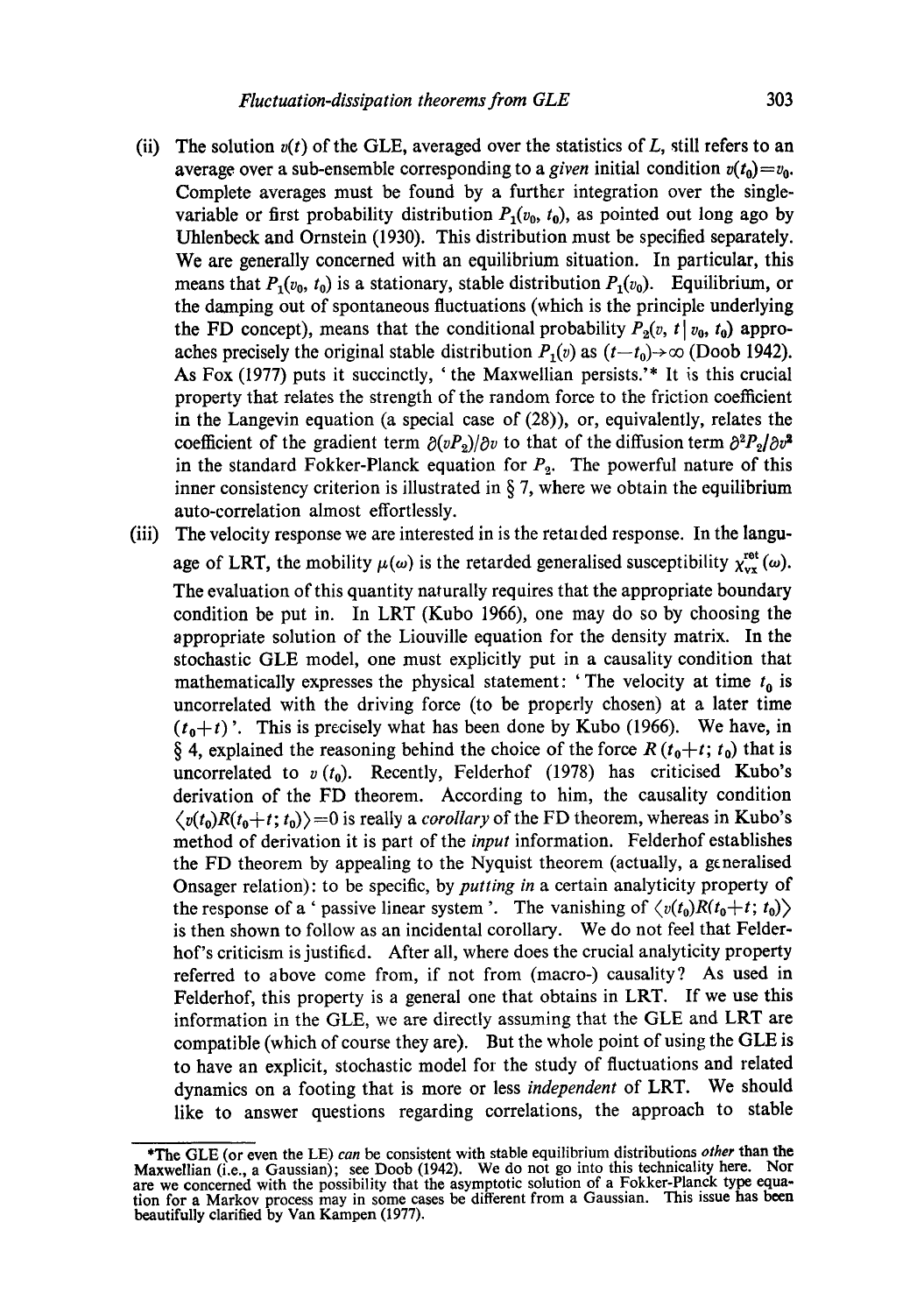equilibrium distributions, the response to external stimuli, etc. without borrowing from the results of LRT as and when needed. True, the FD theorem (a generalised Onsager relation) is basic (as Felderhof states). Before using the GLE for *other* purposes, it is therefore necessary to check that it is compatible with the FD theorem. Deriving the FD theorem from the GLE is just a convenient, direct method of establishing this compatibility. And the causality condition is a piece of supplementary information needed for this purpose.\* The last four sentences summarise, in our opinion, the motivation behind Kubo's derivation. Such a derivation should not be misconstrued as a claim that the causality condition is more basic than the FD theorem, as Felderhof has interpreted it, so that one proceeds to assume the latter to ' derive' the former as a corollary!

# **2. Generalised Langevin equation and the mobility**

We consider a Brownian particle subjected to the action of an external force  $F(t)$ that is switched on at  $t=-\infty$ . The GLE for the velocity of the particle is, in standard notation,

$$
m\dot{v}(t) + m \int_{-\infty}^{t} dt' \gamma(t-t') v(t') = L(t) + F(t),
$$
\n(1)

where  $L(t)$  is the random force and  $\gamma(t-t')$  is the memory function or kernel representing the friction due to the medium. The statistical properties of  $L(t)$  are supposed to be independent of the applied force  $F(t)$ . In particular, it is assumed that  $L(t)$  is a stationary random process, and  $\langle L(t) \rangle = 0$ .

The (velocity) response of the particle is described by its frequency-dependent mobility  $\mu(\omega)$ , defined as follows. A 'monochromatic' force

$$
F(t) = \text{Re}\left[F_0 \exp\left(-i\omega t\right)\right] \tag{2}
$$

is turned on at  $t=-\infty$ . At any finite value of t, the transient effects would have disappeared. The average velocity response is then given by

$$
\langle v(t) \rangle = \text{Re} \left[ \mu(\omega) \, F_0 \, \text{exp} \, (-i\omega t) \right]. \tag{3}
$$

As already stated, the GLE provides a convenient representation for  $\mu(\omega)$  in terms of the memory function: it follows from (1) that

$$
m \mu(\omega) = [\bar{\gamma}(\omega) - i\omega]^{-1}, \qquad (4)
$$

where 
$$
\bar{\gamma}(\omega) = \int_{0}^{\infty} dt \gamma(t) \exp(i\omega t),
$$
 (5)

is the Fourier-Laplace transform\*\* of the kernel  $\gamma(t)$ .

<sup>\*</sup>The ' necessary and sufficient' nature of this condition in the case of the ordinary Langevin equation has already been discussed *with full mathematical rigour* by Doob (1942).

<sup>\*\*</sup>If the integral in (5) does not exist, we mean by  $\bar{\gamma}(\omega)$  the analytic continuation to  $p=-i\omega$  of the Laplace transform of  $y(t)$ . This goes for all Fourier-Laplace transforms in this paper.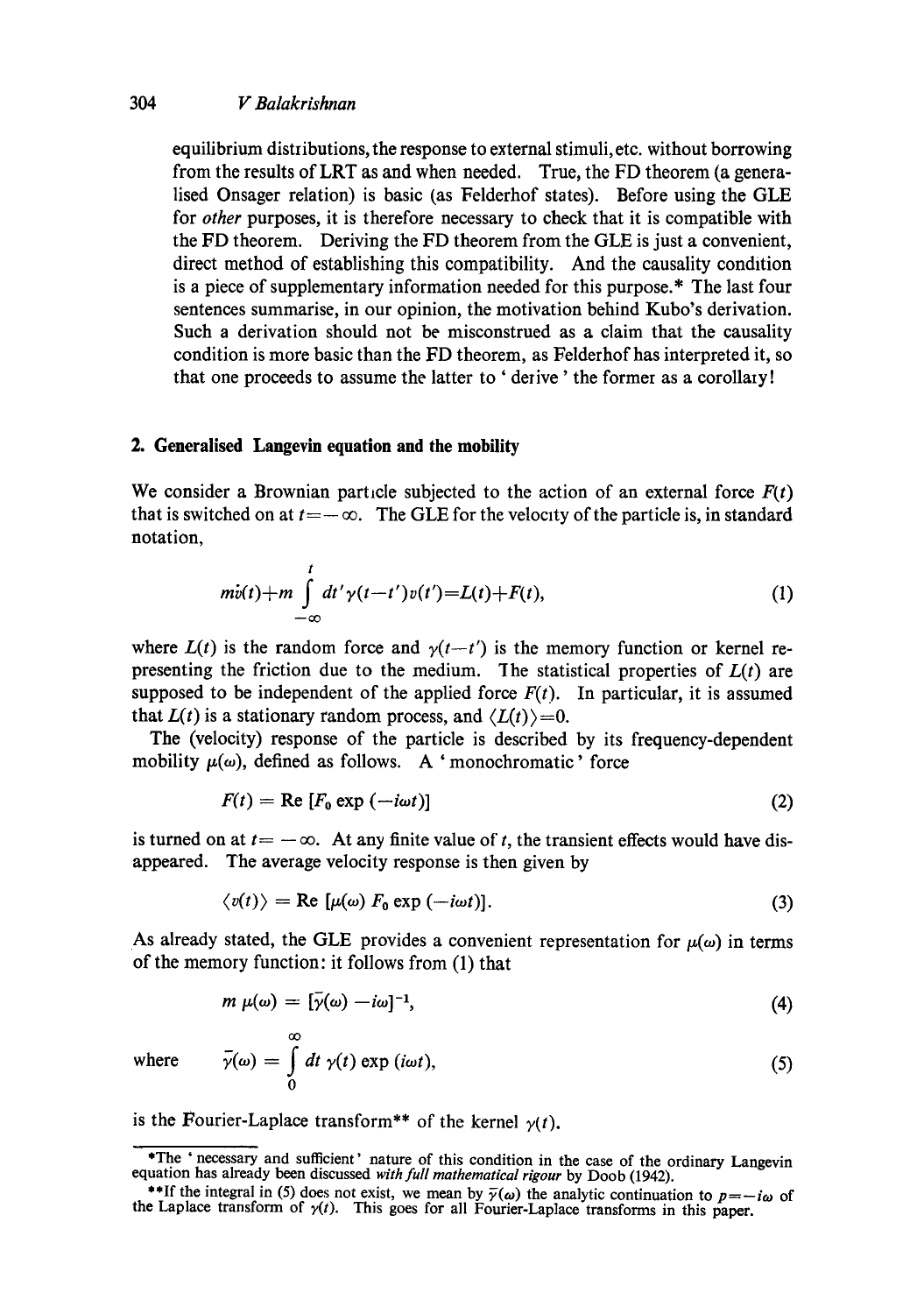## **3. The (first) fluctuation-dissipation theorem from response theory**

The mobility  $\mu(\omega)$  is of course just the generalised susceptibility  $\chi_{\nu x}(\omega)$  in the sense of Kubo (1966), for the applied force  $F(t)$  corresponds to a perturbation  $-xF(t)$ added to the unperturbed Hamiltonian  $H_0$  of the system. LRT for classical variables yields the expression

$$
\mu(\omega) \equiv \chi_{vx}(\omega) = \beta \int\limits_0^\infty dt \, \langle v(o)v(t) \rangle_{\text{eq}} \exp(i\omega t), \tag{6}
$$

where  $\beta = 1/k_B T$ .  $\langle v(\rho) v(t) \rangle_{\text{eq}}$  is the velocity auto-correlation in equilibrium, in the absence of  $F(t)$ . The velocity is a stationary random process in this situation. Equation (6) is the first FD theorem. (Strictly speaking, the term ' FD theorem' should be reserved for (10) below, relating the Fourier transforms of the ' symmetrised' and ' antisymmetrised ' correlations.)

We may recapitulate briefly some further properties that are obtainable from LRT (Kubo 1966). It follows from the definition of the velocity that

$$
\beta \langle v(t) v(t) \rangle_{\text{eq}} = \langle \{x(t), v(t)\} \rangle_{\text{eq}}, \tag{7}
$$

where  $\{\}$  stands for the Poisson bracket. We thus have the equipartition theorem

$$
\left\langle v^2 \right\rangle_{\text{eq}} = k_B T/m. \tag{8}
$$

Further, the stationarity of  $v(t)$  in equilibrium implies the symmetry property for the response function

$$
\langle v(0) v(t) \rangle_{\text{eq}} \equiv \phi_{vx}(t) = \phi_{vx}(-t). \tag{9}
$$

This in turn means that the weight function in the spectral representation of the generalised susceptibility  $\chi_{vx}(\omega)$  is equal to  $(1/\pi)$  times the *real* part of  $\chi_{vx}(\omega)$ . The relation between the symmetrised correlation and the response function then reads (again in the classical limit)

$$
\left\langle [x(t'), v(t)]_+ \right\rangle_{\text{eq}} = (2/i\pi\beta) \int\limits_{-\infty}^{\infty} d\omega \ \omega^{-1} \ \chi'_{vx}(\omega) \ \text{exp} \ [-i\omega \ (t-t')], \qquad (10)
$$

where  $\left[\,\right], \cdot\right]$  is the anti-commutator and  $\chi'$  is the real part of  $\chi$ . Differentiating both sides with respect to  $t'$  then setting  $t' = t$ , and using (4) and (8), we finally find that

$$
\operatorname{Re} \int_{-\infty}^{\infty} d\omega \, [\tilde{\gamma}(\omega) - i\omega]^{-1} = \pi. \tag{11}
$$

This might appear to be a constraint on the memory function. However, it is merely a direct consequence of the analyticity of the generalised susceptibility. Equation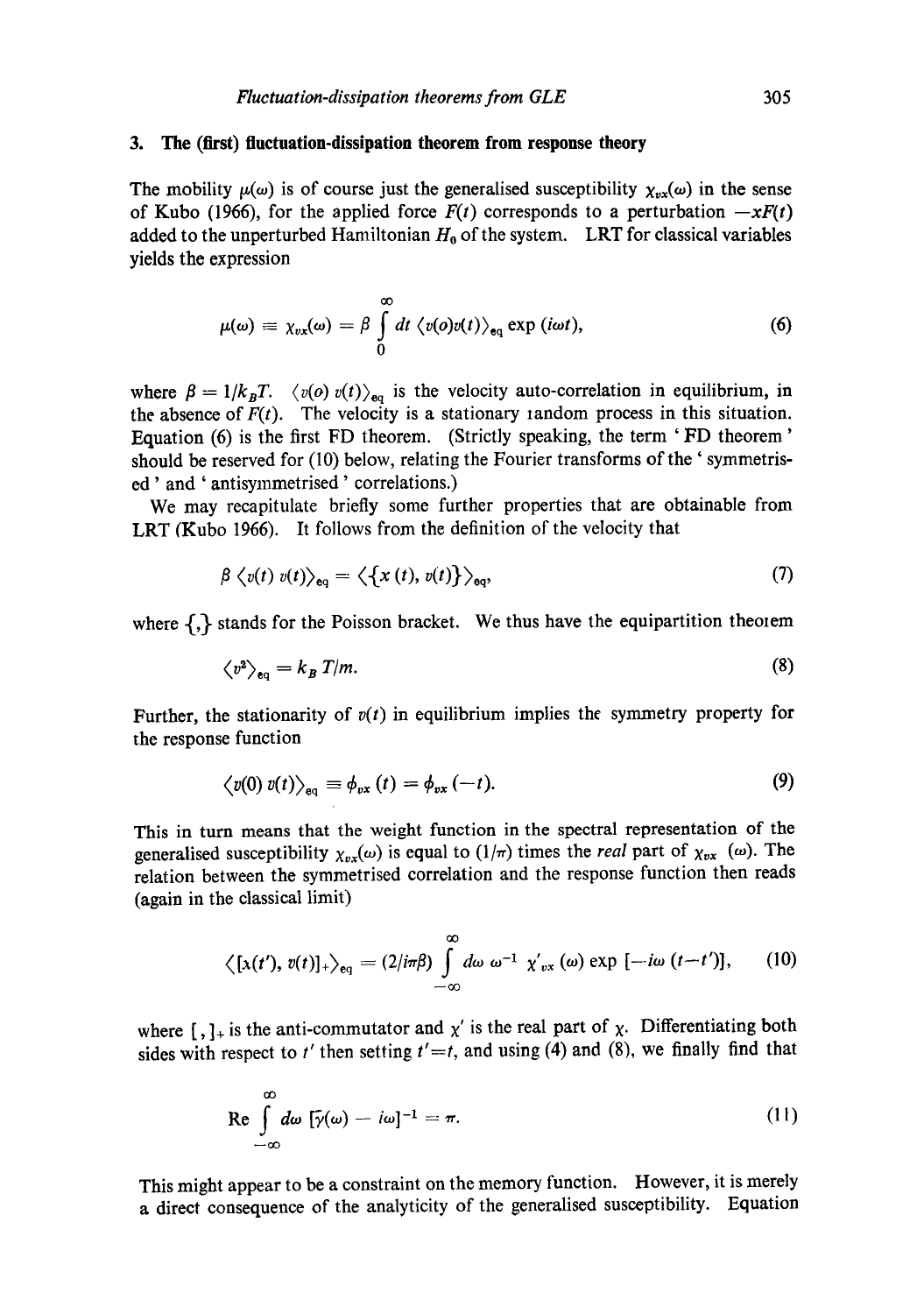(11) is trivially verified in the case of the ordinary Langevin equation, which corresponds to a white noise assumption for  $L(t)$ --and hence also to the form

$$
\gamma(t) = \gamma \delta(t), \quad \tilde{\gamma}(\omega) = \gamma \text{ (= const.),} \tag{12}
$$

for the kernel. It is not difficult to establish that (11) is true in general. Macrocausality says that the retarded susceptibility  $\mu(\omega)$  is analytic in the upper half-plane. **Therefore** 

$$
\int_{-\infty}^{\infty} d\omega \mu(\omega) + \int_{\Gamma} d\omega \mu(\omega) = 0, \qquad (13)
$$

where  $\Gamma$  is a semicircle in the upper half plane with radius  $\rightarrow \infty$ . Now the memory function  $\gamma(t)$  can at best be instantaneous, as in (12), so that  $\bar{\gamma}(\omega)$  must either tend to a constant as  $\omega \rightarrow \infty$ , or else vanish. Using this fact in the representation (4) for  $\mu(\omega)$ , the contribution from the integral over  $\Gamma$  is equal to  $-\pi$ . Equation (11) follows at once. We remark once again that the crucial ingredient in the above is causality in the macroscopic sense.

## **4. Direct proof of the FD theorem from the GLE**

We wish to emphasise that, once the GLE is written down as a stochastic equation based on physical considerations (mentioned earlier), it is a self-contained microscopic model in a certain sense. There should be no further need to borrow results from LRT. We have already discussed the auxiliary input information required to supplement the GLE model, and argued that causality is a boundary condition that is no more intrinsic to one formalism than to another. We shall now show dearly how the FD theorem follows from the GLE.

Our aim is to compute the equilibrium auto-correlation function

$$
\langle v(t_0) v(t_0+t) \rangle_{\text{eq}},
$$

where  $t > 0$  and  $t_0$  is some fiducial instant of time. In the absence of an applied force, the GLE at time  $(t_0 + t)$  is

$$
m\dot{v}(t_0 + t) + m \int_{t_0}^{t_0 + t} dt' \gamma(t_0 + t - t') v(t') = L (t_0 + t) - m \int_{-\infty}^{t_0} dt'
$$
  

$$
\gamma (t_0 + t - t') v(t') = R (t_0 + t; t_0).
$$
 (14)

The purpose of splitting up the frictional force in the above manner (Kubo 1966) is as follows. The friction is merely the ' systematic ' part of the *total* random, internal (medium-originated) force, and is in fact responsible for the correlation or memory effects. When causality is expressed by the statement that the velocity at time  $t_0$  is uncorrelated to the force at subsequent instants of time, we must take care to ensure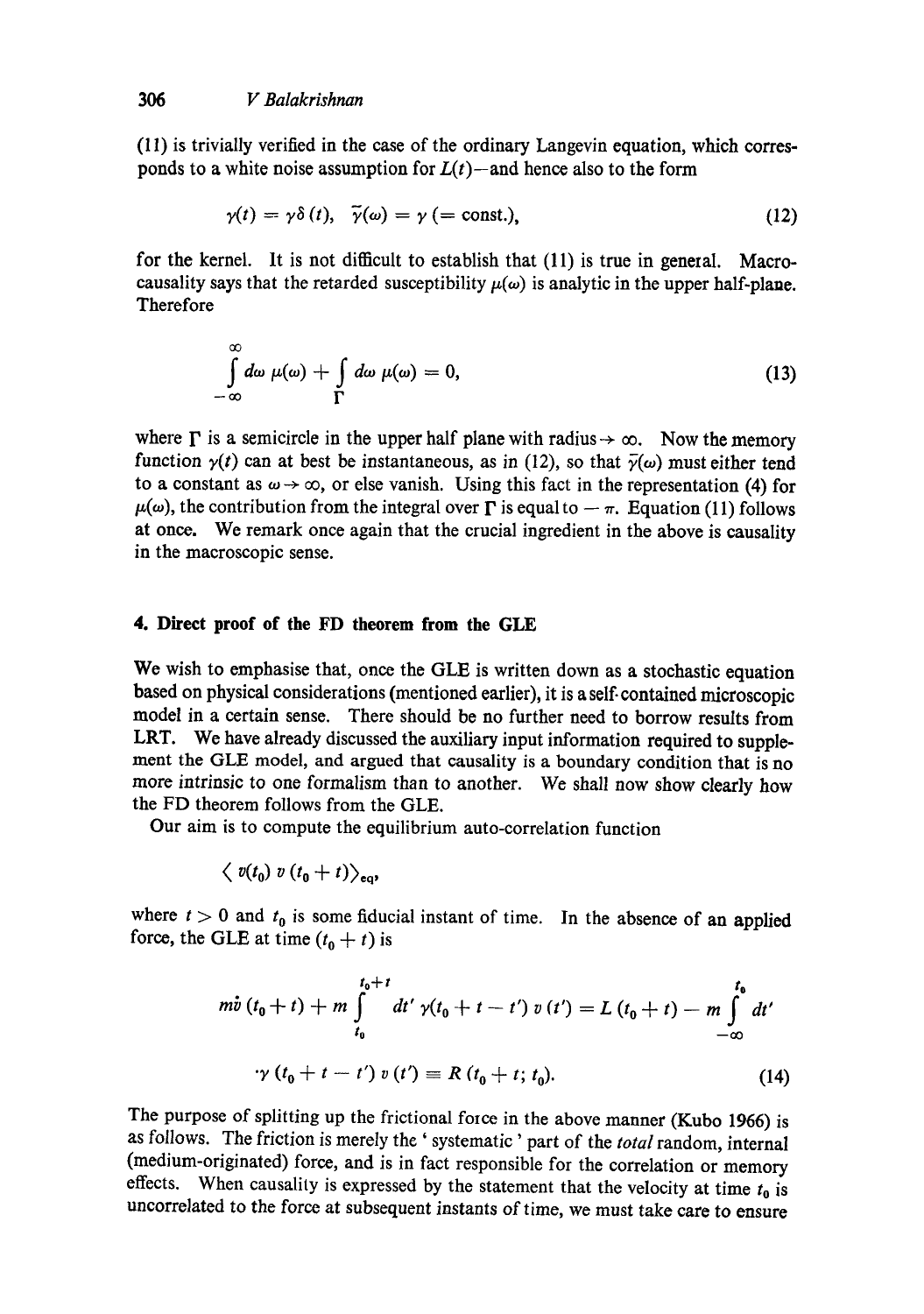that this force *includes\** the correct systematic component. We are concerned with the values of the relevant variable (here, velocity) from time  $t_0$  onwards. The systematic part of the internal force on the Brownian particle at time  $t_0$  is equal to

$$
-m \int_{-\infty}^{t_0} dt' \gamma(t_0-t') v(t'). \qquad (15)
$$

At time  $(t_0 + t)$ , the systematic part of the internal force that depends on the (velocity) history of the particle *upto* time  $t_0$  is precisely the second term on the right in (14). For the purpose of evaluating the velocity auto-correlation (in which the earlier time label is  $t_0$ ), we must thus define the effective force at time  $(t_0 + t)$  as

$$
R(t_0 + t; t_0) \equiv L(t_0 + t) - m \int_{-\infty}^{t_0} dt' \gamma (t_0 + t - t') v(t')
$$
 (16)

It is *this* force with which  $v(t_0)$  is uncorrelated for  $t > 0$ . We have already said that there is nothing artificial or extraneous about this expression of causality: the physical requirement of causality has to be imposed just as axiomatically in any other formalism, no more or less.

Macrocausality in the GLE approach is thus expressed by the condition

$$
\langle v(t_0) \; R \; (t_0 + t; \, t_0) \rangle_{\text{eq}} = 0 \; (t > 0). \tag{17}
$$

This immediately shows that the truly random part  $L(t)$  of the internal force *is* correlated with the velocity; after some manipulations using the stationarity property in equilibrium, this correlation may be written in the compact form

$$
\langle v(t_0) L(t_0+t) \rangle_{\text{eq}} = m \int\limits_0^\infty d\tau \, \gamma(t+\tau) \langle v(0) v(\tau) \rangle_{\text{eq}}, (t>0). \tag{18}
$$

Returning to (14), we multiply both sides by  $v(t_0)$  and take the equilibrium ensemble average. The right hand side vanishes because of  $(17)$ . Multiply by  $\exp(i\omega t)$  and integrate over t from 0 to  $\infty$ . Using the stationarity property of the velocity in equilibrium, we obtain after some algebra

$$
\int_{0}^{\infty} dt \langle v(t_0) v(t_0 + t) \rangle_{\text{eq}} \exp(i\omega t) = \frac{\langle v^2(t_0) \rangle_{\text{eq}}}{\bar{\gamma}(\omega) - i\omega}, \tag{19}
$$

where  $\bar{\gamma}(\omega)$  is the Fourier-Laplace transform of  $\gamma(t)$ , already defined in (5). We now need a statement on the single variable equilibrium distribution  $P_1(v)$  to supplement the GLE for the evolution of the velocity from a *given* initial value: namely, that  $P_1(v)$  is a Maxwellian.\*\* Then  $\langle v^2(t_0) \rangle_{\text{eq}}$  is fixed by the equipartition theorem to be equal to  $k_B T/m$ , and (19) coincides with the LRT result, (6).

<sup>\*</sup>The minus sign on the right in (14) is an *addition,* not a subtraction, of the friction component.

<sup>\*\*</sup>Recall the remarks in § 1. We may add the following technical points. The *ordinary* Langevin equation for v is equivalent to a Fokker-Planck equation (for  $P_2$ ) of the second type in the sense of Van Kampen (1977), and the asymptotic solution of the latter is a Gaussian (the Maxwell distribution). The GLE with a stationary Gaussian  $L(t)$  leads to a Fokker-Planck-like equation for  $P_2$ (Fox 1977) whose asymptotic solution is again a Gaussian.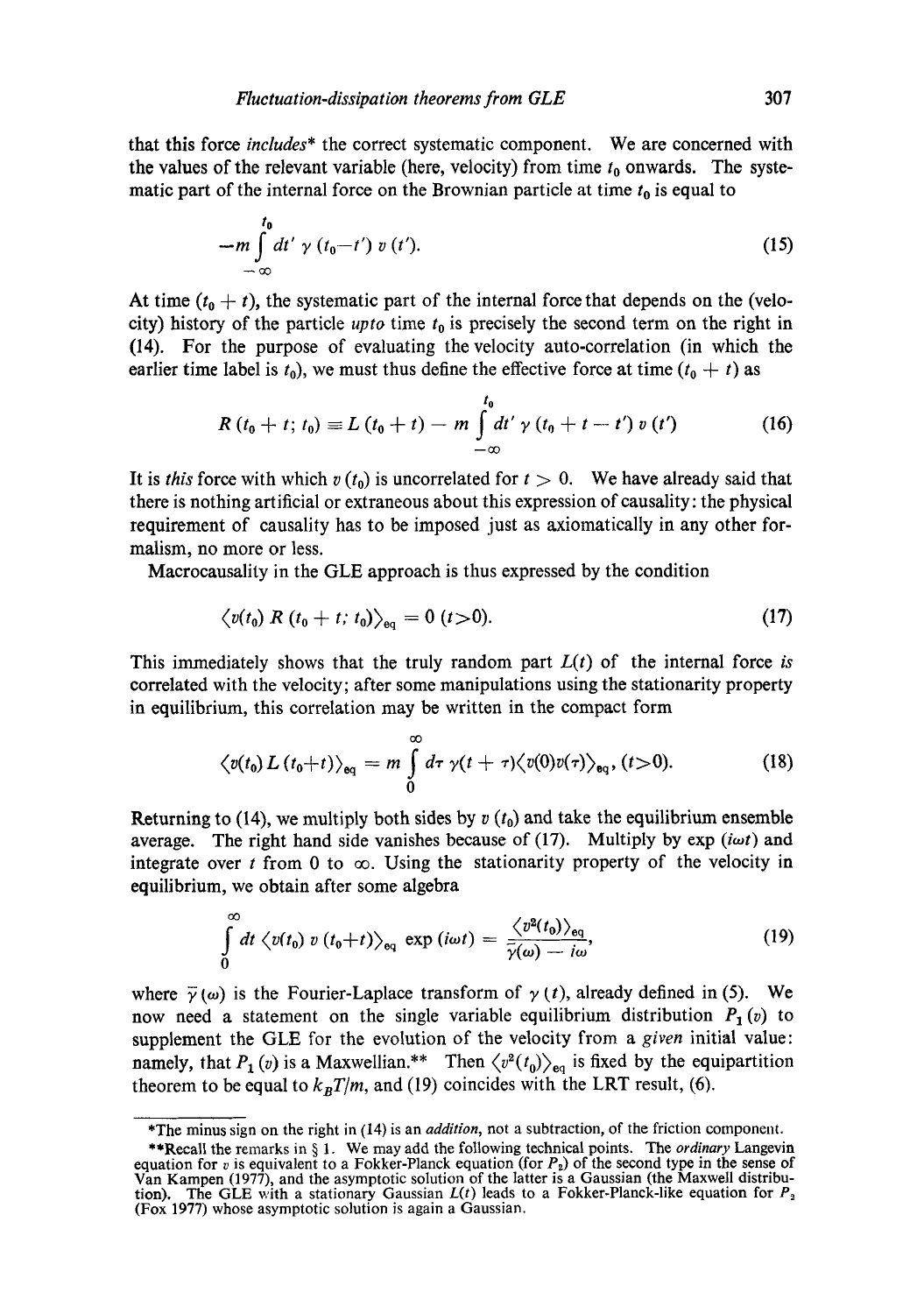### **5. The second FD theorem: proof using the power spectra**

The second FD theorem is a generalisation of the very familiar Nyquist relation between the thermal noise voltage in a resistor and its resistance. The theorem connects the auto-correlation of the random force  $L(t)$  to the memory function  $\gamma(t)$ . The proof involves certain subtleties that appear to have been overlooked in the literature. We shall therefore present a careful derivation of the theorem. In  $\delta 6$ , we have thought it worthwhile to present once again a rigorous version of an alternate proof; here, too, a certain crucial point appears to have been slurred over in previous work.

As before, we begin with the GLE in the absence of an external force:

$$
m \dot{v}(t) + m \int_{-\infty}^{t} dt' \gamma (t - t') v(t') = L(t).
$$
 (20)

Fourier analysing  $L(t)$  according to

$$
L(t) = \int_{-\infty}^{\infty} d\omega \, \tilde{L}(\omega) \exp(-i\omega t), \qquad (21)
$$

and similarly  $v(t)$  too, it is seen easily that the retarded form of the memory function in (20) leads directly to the solution

$$
\widetilde{v}(\omega) = \widetilde{L}(\omega)/m \left[ \overline{\gamma}(\omega) - i\omega \right] \equiv \mu(\omega) \widetilde{L}(\omega). \tag{22}
$$

Given this, one can assert that the power spectra of  $v$  and  $L$  are related (Rice 1944, 1945; Wang and Uhlenbeck 1945) according to

$$
\int_{-\infty}^{\infty} dt \langle v(0) v(t) \rangle_{\mathbf{e}_q} \exp(i\omega t) = |\mu(\omega)|^2 \int_{-\infty}^{\infty} dt \langle L(0)L(t) \rangle_{\mathbf{e}_q} \exp(i\omega t). (23)
$$

Equation (23) is best proved by direct substitution of (22) in the left hand side, after writing each velocity variable in terms of its Fourier transform  $\tilde{v}(\omega)$ . When simplification is carried out, one obtains the factor  $\mu(\omega)\mu(-\omega)$  in the penultimate step. At this stage, one invokes the first FD theorem, already established, and observes that  $\mu$  ( $\omega$ ) is the one-sided Fourier transform of a real function of t (namely, the equilibrium auto-correlation of the velocity). Hence  $\mu^* (\omega) = \mu (-\omega)$  for real  $\omega$ , and (23) is obtained.\*

Now  $\langle v(0) v(t) \rangle_{\mathbf{e}_q}$  is an even function of t (stationarity; commuting variables), so that

$$
\int_{-\infty}^{\infty} dt \langle L(0) L(t) \rangle_{\text{eq}} \exp(i\omega t) = 2 \text{ Re } \int_{0}^{\infty} dt \langle v(0) v(t) \rangle_{\text{eq}} \exp(i\omega t)
$$

$$
= (2/\beta) \text{ Re } \mu(\omega), \qquad (24)
$$

<sup>\*</sup>This is of course a special case of the symmetry property  $\chi_{AB}^{*} (\omega^*) = \chi_{AB} (-\omega)$  provable in LRT for a generalised susceptibility.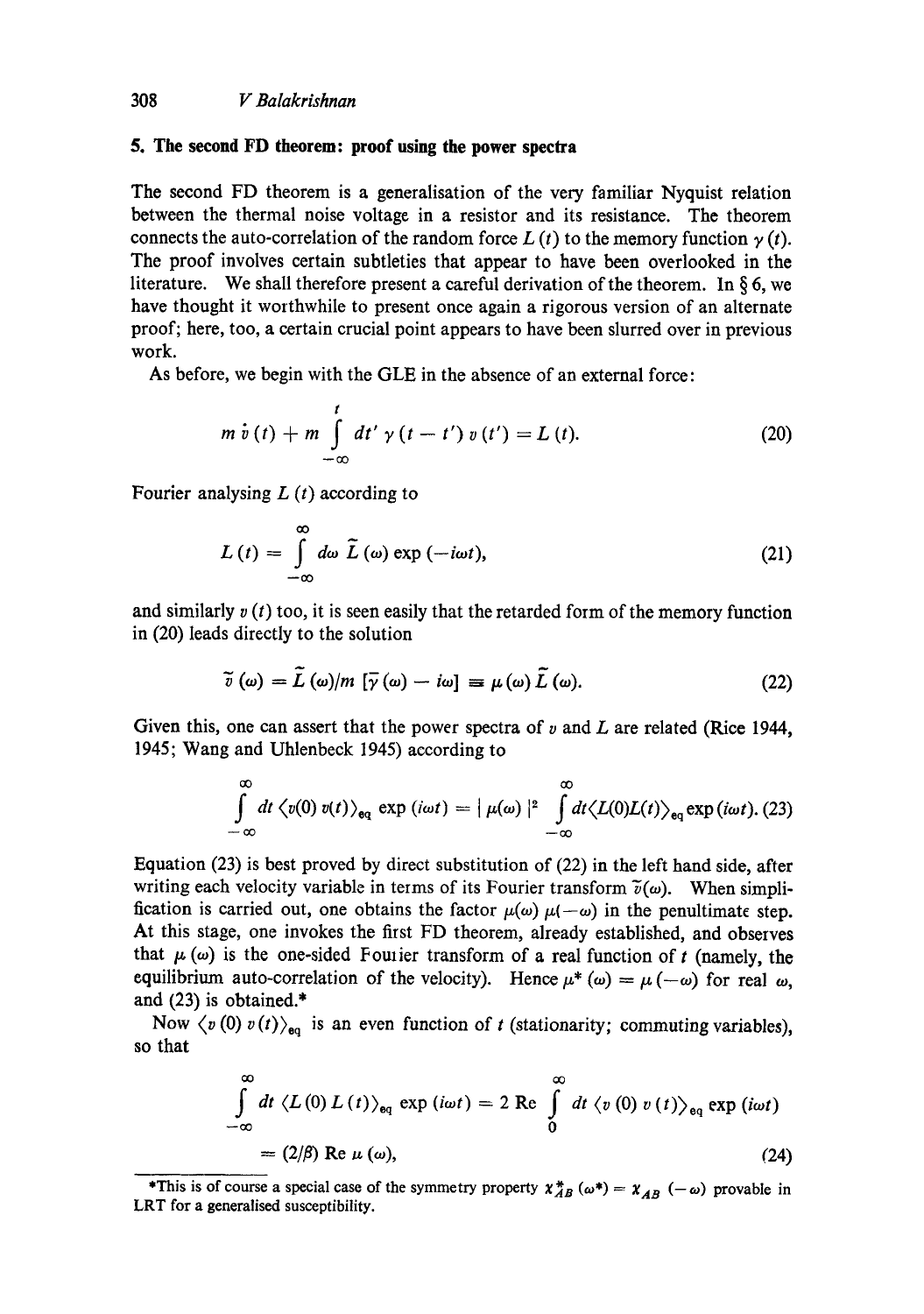where the final step follows from the first FD theorem. Therefore (23) becomes

$$
\int_{-\infty}^{\infty} dt \langle L(0) L(t) \rangle_{\text{eq}} \exp(i\omega t) = (2/\beta) \text{ Re } [1/\mu(\omega)]
$$
  
=  $(2m/\beta) \text{ Re } \overline{\gamma}(\omega).$  (25)

Using the symmetry of the correlation function of  $L$ , we get

$$
\text{Re} \int\limits_{0}^{\infty} dt \,\langle L(0) \, L(t) \rangle_{\text{eq}} \, \exp(i\omega t) = (m/\beta) \text{ Re } \bar{\gamma}(\omega). \tag{26}
$$

Here is where we have to be careful. We cannot naively delete ' Re' on both sides of (26) without a further observation. Now  $\bar{\gamma}(\omega)$  is the Fourier-Laplace transform of a real function  $y(t)$ , and it is evident from the very representation (5) that it is analytic in the upper half-plane in  $\omega$ , in addition to the real axis (the latter following from the presumed existence of the integral in (5) as it stands). Exactly the same remarks apply to the integral on the left hand side in (26). Since the real parts of the two analytic functions concerned are equal, so are their imaginary parts, and hence the functions themselves.\* Thus

$$
m \bar{\gamma}(\omega) k_B T = \int\limits_0^\infty dt \ \langle L(0) L(t) \rangle_{\mathbf{e}_q} \exp(i\omega t). \tag{27}
$$

This is the second FD theorem. In the case of the ordinary LE the left-hand side reduces to  $m\gamma k_B T$ , and the random force *must* be  $\delta$ -correlated for consistency. The usual relation between its ' strength' and the friction constant  $\gamma$  is thus recovered.

We note in passing that for  $\omega = ip$  (*p* real), (27) becomes a relation between Laplace transforms. As these have unique inversions, it follows that

$$
m \gamma(t) k_B T = \langle L(0) L(t) \rangle_{\text{eq}}, \qquad (28)
$$

almost everywhere in  $0 \leq t < \infty$  (the region in which the memory function is defined.)

#### **6. Alternate proof directly from the GLE**

The theorem embodied in (27) may also be derived from the GLE in a manner similar to that of  $\S 4$  for the first FD theorem, as follows. This route is a bit more involved, though, and one must proceed in two main steps. We first establish the theorem for the random force R, and then demonstrate its equivalence with (27) which involves the ' true' random force L.

The possibility of the two functions of  $\omega$  differing by a pure imaginary constant is precluded, because when  $\omega$  is on the positive imaginary axis (which is within the region of analyticity), both functions must be real and equal to each other.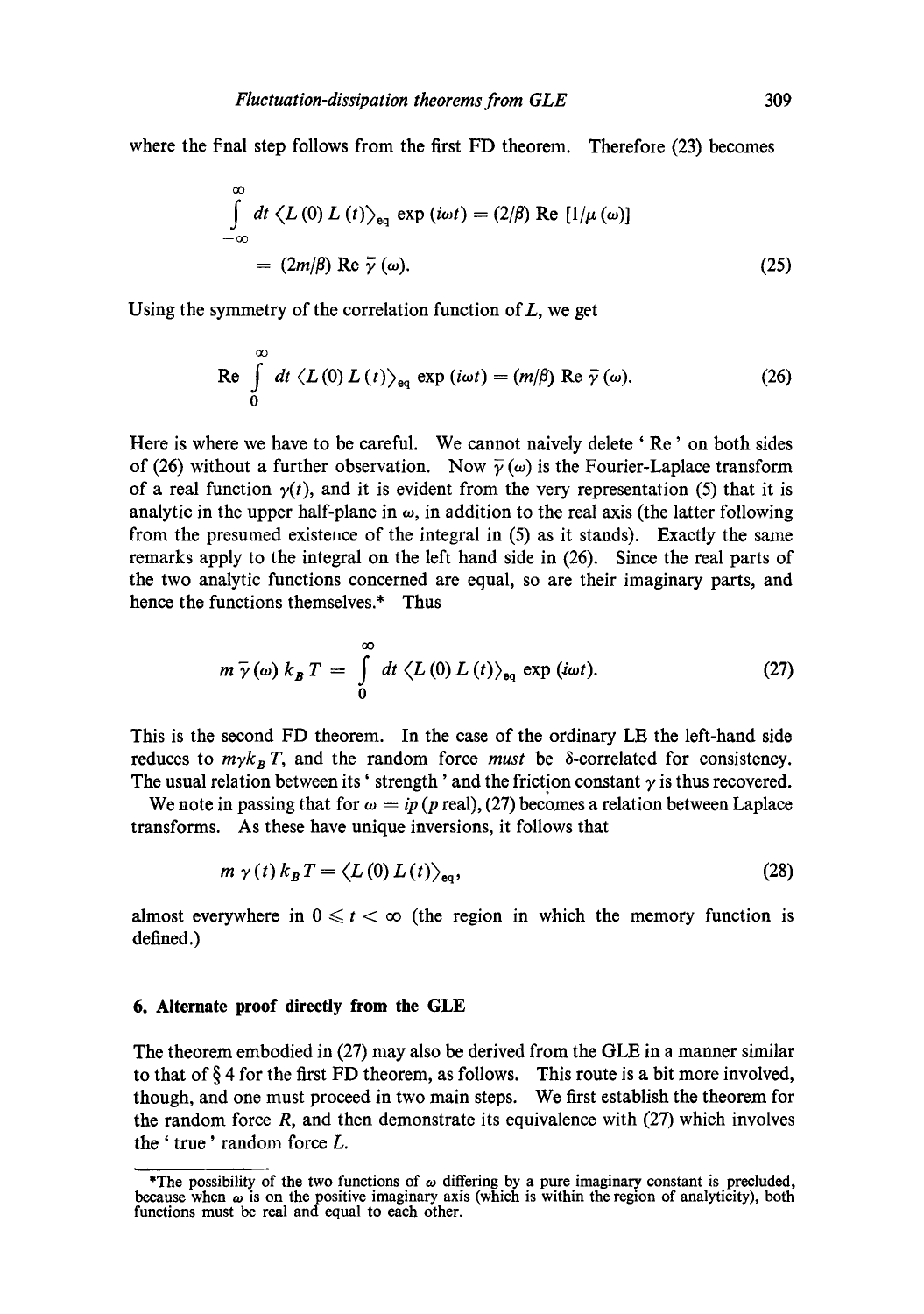Writing down the GLE (again in the absence of an applied force) at time  $t_0$ , we have

$$
m \dot{v}(t_0) = R(t_0; t_0). \tag{29}
$$

Here

$$
R(t_0; t_0) = L(t_0) - m \int_{-\infty}^{t_0} dt' \gamma(t_0 - t') v(t'), \qquad (30)
$$

as in the definition of R given in (16). Multiplying both sides by R  $(t_0+t; t_0)$ ,

$$
m\dot{v}(t_0)R(t_0+t; t_0) = R(t_0; t_0)R(t_0+t; t_0)(t>0).
$$
\n(31)

On the left hand side, we substitute for  $R(t_0+t; t_0)$  from the GLE at time  $(t_0+t)$ (namely, (14)), and average over the equilibrium ensemble. Multiply both sides by exp (iwt), and integrate over t from 0 to  $\infty$ , as before. Simplification of the left-hand side is carried out using the properties

$$
\langle v(t_0)v(t_0+t)\rangle_{\text{eq}} = -\langle v(t_0)v(t_0+t)\rangle_{\text{eq}},\tag{32}
$$

and

$$
\langle \dot{v}(t_0) v(t_0) \rangle_{\text{eq}} = 0, \tag{33}
$$

which follow from stationarity. After some algebra (Balakrishnan 1976), we finally arrive at

$$
\int_{0}^{\infty} dt \langle R(t_0; t_0)R(t_0+t; t_0) \rangle_{\text{eq}} \exp(i\omega t) = m^2 [\bar{\gamma}(\omega) - i\omega].
$$
  

$$
\cdot [\langle v^2(t_0) \rangle_{\text{eq}} + i\omega \int_{0}^{\infty} dt \langle v(t_0)v(t_0+t) \rangle_{\text{eq}} \exp(i\omega t)].
$$
 (34)

The integral on the right, however, has already been evaluated, in (19), while establishing the first FD theorem. Putting this in and using also the equipartition theorem for  $\langle v^2 \rangle_{\text{eq}}$ , we get

$$
m\overline{\gamma}(\omega)k_B T = \int\limits_0^\infty dt \langle R(t_0; t_0)R(t_0 + t; t_0) \rangle_{\text{eq}} \exp(i\omega t). \tag{35}
$$

As already pointed out in Kubo (1966),  $R(t_1; t_0)$  is *not* a stationary random variable (in contrast to  $L(t_1)$ ), because of the dependence on the fiducial instant of time  $t_0$ . However, it can be shown that

$$
\left\langle R(t_0; t_0)R(t_0+t; t_0)\right\rangle_{\text{eq}} = \left\langle L(t_0)L(t_0+t)\right\rangle_{\text{eq}},\tag{36}
$$

as we shall demonstrate. It is clearly necessary to do so in order to complete the proof of the theorem. In Kubo (1966), on the other hand, one encounters a circular argument at this stage: it is argued that (36) is true because (27) and (35) hold good, and that, putting this back in (27), one obtains (35) !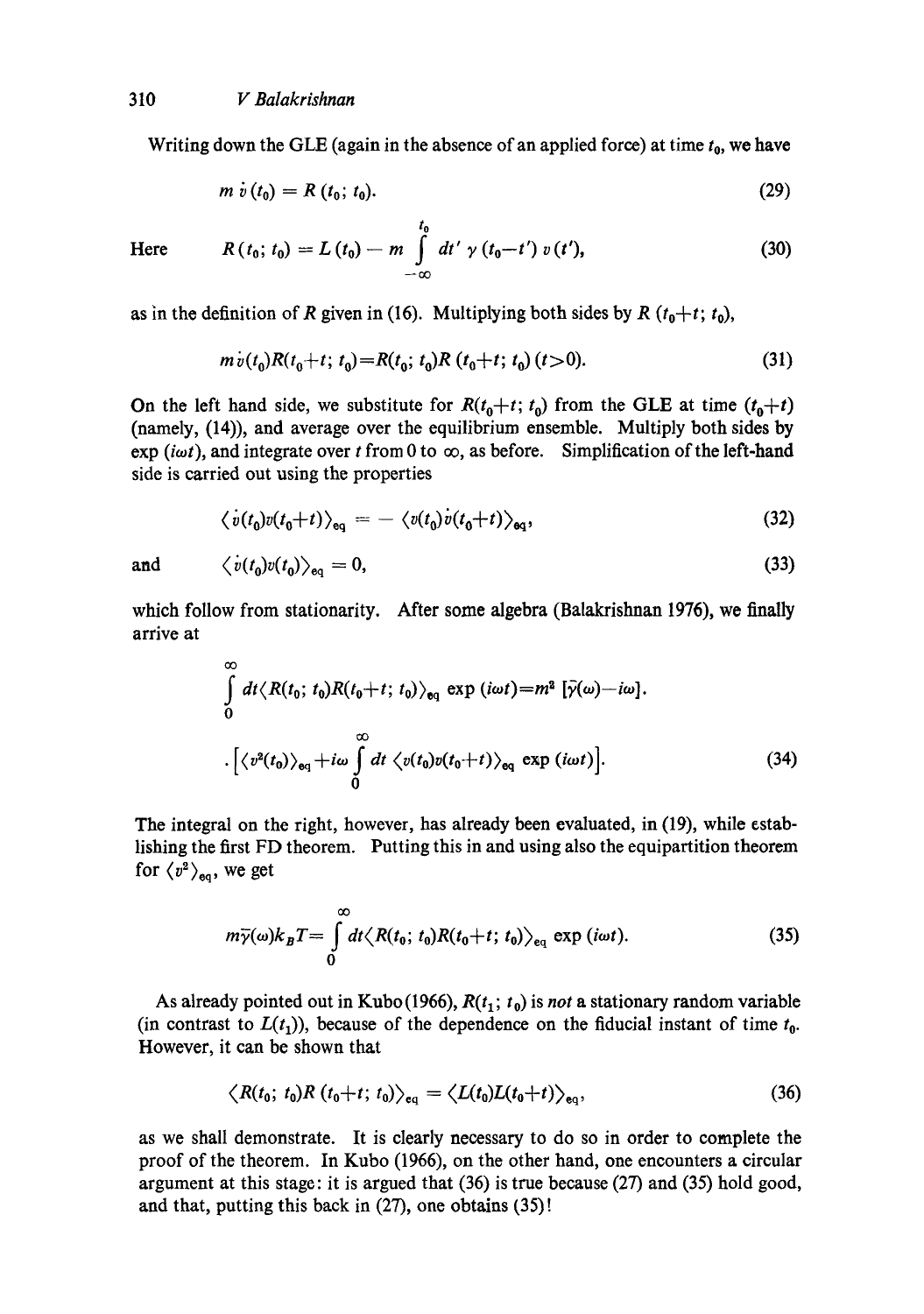Equation (36) is proved as follows. The definition of  $R$  yields

$$
\langle R(t_0; t_0)R(t_0+t; t_0)\rangle_{\mathbf{e}_q} = \langle L(t_0)L(t_0+t)\rangle_{\mathbf{e}_q} + m^2 \int_{-\infty}^{t_0} dt_1 \int_{-\infty}^{t_0} dt_2
$$

$$
\gamma(t_0-t_1)\gamma(t_0+t-t_2) \langle v(t_1)v(t_2)\rangle_{\mathbf{e}_q}
$$

$$
-m \int_{-\infty}^{t_0} dt_1 \gamma(t_0-t_1) \langle v(t_1) L(t_0+t)\rangle_{\mathbf{e}_q}
$$

$$
-m \int_{-\infty}^{t_0} dt_1 \gamma(t_0+t-t_1) \langle v(t_1) L(t_0)\rangle_{\mathbf{e}_q}.
$$
(37)

But the causality condition  $(17)$  has already shown that v and L are correlated as in (18). The original form of this relation follows at once from (17), and is

$$
\langle v(t_0) L(t_0+t) \rangle_{\text{eq}} = m \int\limits_{-\infty}^{t_0} dt' \ \gamma(t_0+t-t') \ \langle v(t_0) \ v(t') \rangle_{\text{eq}}, \ (t>0). \tag{38}
$$

This result *(with appropriately altered variables)* is applied to the last two terms on the right hand side in (37). These terms then add up to

$$
-m^{2} \int_{-\infty}^{t_{0}} dt_{1} \int_{-\infty}^{t_{0}} dt_{2} \langle v(t_{1}) v(t_{2}) \rangle_{\text{eq}} [\gamma (t_{0} - t_{1}) \gamma (t_{0} + t - t_{2}) + \gamma (t_{0} + t - t_{1}) \gamma (t_{0} - t_{2})].
$$
\n(39)

With the re-labelling  $t_1 \leftrightarrow t_2$  in the second part of this expression, the above cancels exactly against the second term on the right in (37). The identity(36) is thus proved. Equation (35) then reduces to

$$
m\bar{\gamma}(\omega)k_B T = \int\limits_0^\infty dt \ \langle L(t_0)L(t_0+t)\rangle_{\text{eq}} \ \exp\left(i\omega t\right),\tag{40}
$$

in terms of the true random force  $L(t)$ . This coincides with (27), the second FD theorem.

#### **7. Equilibrium autocorrelations from stochastic equations**

In this final section, we should like to draw attention to a very simple property of consistent stochastic equations that enables the equilibrium autocorrelation of the ' output' or driven variable to be obtained practically without effort.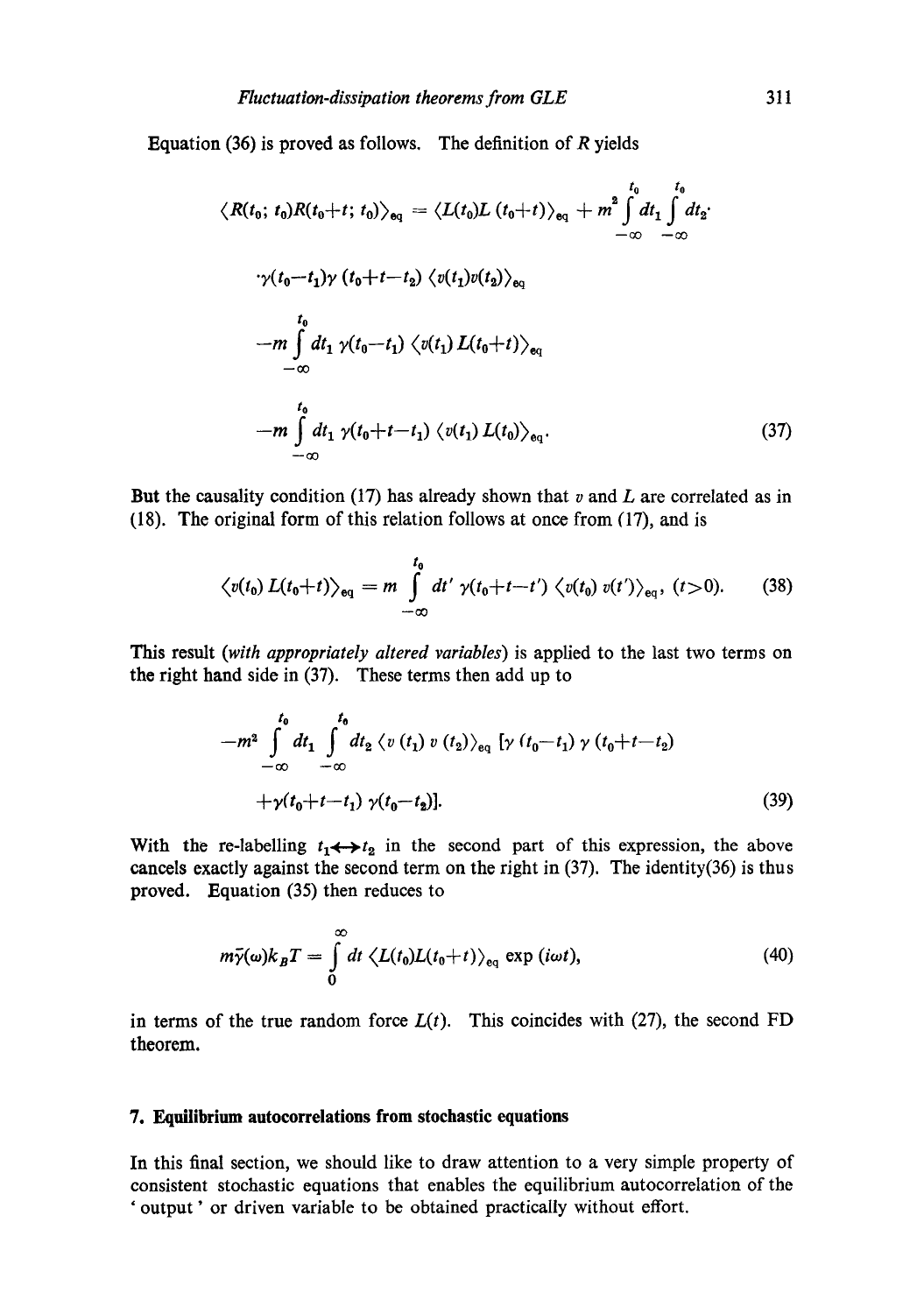The method is just this. The solution to a stochastic equation such as the GLEhas two terms. The first involves the initial condition, while the second is the particular integral involving the random force  $L(t)$ . For instance, (20) has the solution

$$
v(t) = mv(o)\mu(t) + \int_{0}^{t} dt' \mu(t-t')L(t'),
$$
\n(41)

where  $\mu(t)$  is the inverse (Fourier-Laplace) transform of the quantity  $\mu(\omega)$  defined in (4), and  $v(0)$  is the (given) initial value of the velocity. To find the autocorrelation in equilibrium, one must write down the expressions for  $v(t_0)$  and  $v(t_0+t)$ , multiply the two, take averages over the distribution of the force  $L$  (in which process the terms linear in  $L$  vanish, because  $L$  has zero mean); and then average over the distribution  $P_1(v(0))$  of the initial velocity---or else, equivalently, simply let  $t_0 \rightarrow \infty$ . In the latter case, only the autocorrelation of  $L$  survives. This must be put in, the second FD theorem for its normalisation must be incorporated, and finally the result for the velocity autocorrelation emerges. Our observation is that as long as we *know* that the equation is consistent with the FD theorem, this lengthy process can be shortcircuited--because much of it is a redundant verification all over again of the FD theorem! In (41), let us directly average over the random force (i.e., over a subensemble corresponding to the given initial condition  $v(0)$ ). The second term vanishes because  $L$  has zero mean. Denoting this partial average by an overhead bar, we have, on multiplying both sides by *v(O),* 

$$
v(0)\,\overline{v(t)}\equiv\overline{v(0)v(t)}=mv^2(0)\mu\,(t). \tag{42}
$$

The autocorrelation *in equilibrium* is now obtained by averaging over all values of  $v(0)$ with the help of the stationary distribution  $P_1v(0)$ . For a Maxwellian, the equi-partition theorem  $\langle v^2(0) \rangle_{\text{eq}} = k_B T/m$  directly yields

$$
\langle v(t_0)v(t_0+t)\rangle_{\text{eq}}=\langle v(0)v(t)\rangle_{\text{eq}}=m\langle v^2(0)\rangle_{\text{eq}}\mu(t)=k_BT\mu(t),\qquad(43)
$$

without further ado\*. It is to be noted that we have obviated the need for an elaborate calculation; in the case of the GLE, for instance, one must expend much labour in proving that

$$
\int_{0}^{t_{2}} dt'_{2} \int_{0}^{t_{1}} dt'_{1} \mu(t_{2} - t'_{2}) \mu(t_{1} - t'_{1}) \overline{L(t'_{1})L(t'_{2})}
$$
  
=  $k_{B}T [\mu(t_{2} - t_{1}) - \mu(t_{1})\mu(t_{2})],$  (44)

for  $t_2 \ge t_1$ , which Fox (1977) has done. Similar comments apply to the ordinary Langevin equation

$$
m\dot{v}(t) + m\gamma v(t) = L(t),\tag{45}
$$

<sup>\*</sup>This is, of course, the idea underlying Mori's equation for the correlation function.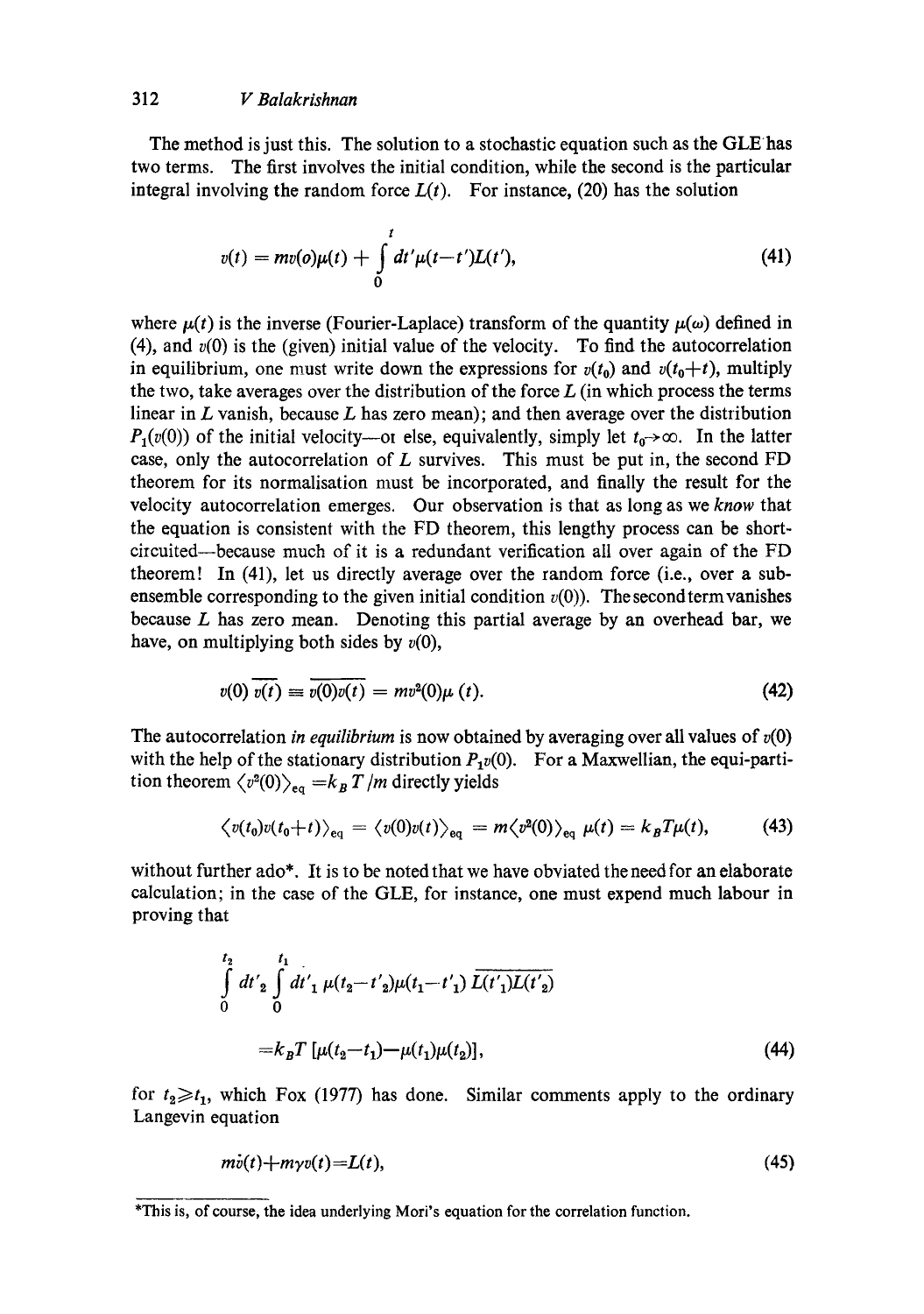where  $\gamma$  is a constant (and L of course has different statistical properties than in the case of the GLE); as also to the stochastic equation

$$
m\dot{v}(t) + m\gamma(t)v(t) = L(t),\tag{46}
$$

that describes a non-stationary, Gaussian, Markov process (Fox 1977). In each case, the *transient* (i.e., the solution of the homogeneous equation) that is given by

$$
v(t) = v(0) \exp(-\gamma t) \tag{47}
$$

in the case of (45), or by

$$
v(t) = v(0) \exp\left[-\int_{0}^{t} dt' \gamma(t')\right]
$$
 (48)

in the case of (46), is sufficient to deduce the velocity autocorrelation in equilibrium (This quantity is dependent on *both* time arguments in the second instance.) Ultimately, this is because the systematic part of the random force embodied in the friction term has already been tailored to be consistent with the FD theorem. (This is what we meant by a ' consistent' stochastic equation.) As a final, striking illustration of the point, let us consider the (ordinary) Langevin equation for an oscillator (Uhlenbeck and Ornstein 1930; Chandrasekhar 1943),

$$
m\ddot{x}(t) + m\gamma\dot{x}(t) + m\omega^2x(t) = L(t),\tag{49}
$$

where the random force must be stationary, Gaussian and 8- correlated according to

$$
\langle L(t_0)L(t_0+t)\rangle = 2m\gamma k_B T \,\delta\left(t\right),\tag{50}
$$

exactly as for the Langevin equation (45). The solution of (49) corresponding to the initial conditions  $x=x_0$  and  $v=v_0$  at  $t=0$  is given by

$$
x(t) = \left[\frac{(\gamma x_0 + 2v_0)}{2\omega_1} \sin \omega_1 t + x_0 \cos \omega_1 t + \frac{1}{m\omega_1} \int_0^t dt' L(t')
$$
  
 
$$
\cdot \sin \omega_1 (t - t') \exp (\gamma t')2 \right] \exp (-\gamma t/2), \qquad (51)
$$
  
and 
$$
v(t) = \left[ -\frac{(2\omega^2 x_0 + \gamma v_0)}{2\omega_1} \sin \omega_1 t + v_0 \cos \omega_1 t + \frac{1}{m\omega_1} \int_0^t dt' L(t') \left\{ \omega_1 \cos \omega_1 (t - t') \right\} \right]
$$

$$
-\frac{1}{2}\gamma\sin\,\omega_1(t-t')\}\exp\left(\gamma t'/2\right)\exp\left(-\gamma t/2\right),\tag{52}
$$

where  $\omega_1^2 = (\omega^2 - \gamma^2/4)$  (underdamped case). It is evident that a brute force calculation of the velocity autocorrelation in equilibrium, using (50) for that of the force, is a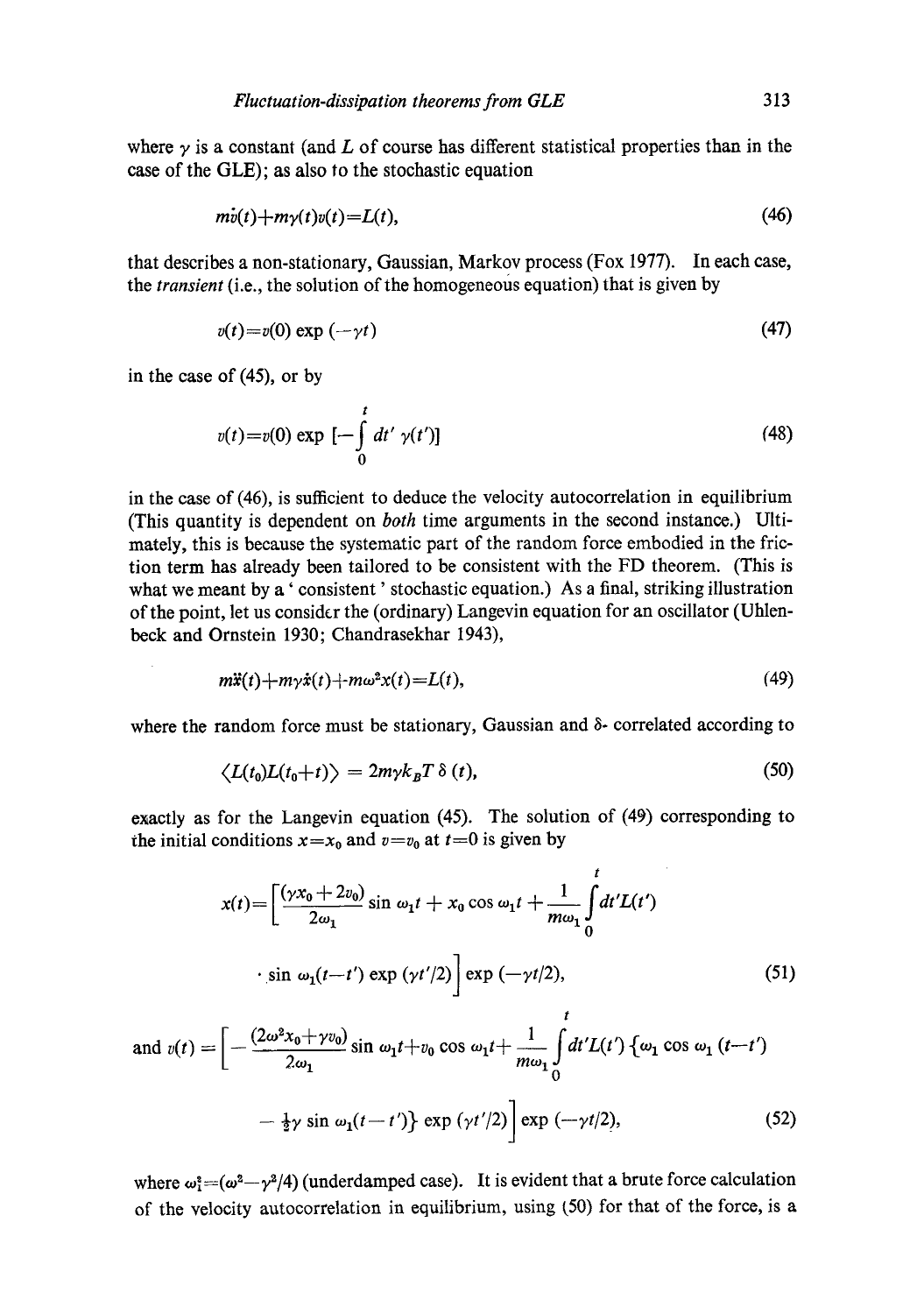tedious task in terms of the algebra involved. Our method, on the other hand, immediately yields

$$
\langle v(0)v(t)\rangle_{\text{eq}} = \left[\langle v_0^2\rangle_{\text{eq}}\cos\omega_1 t - \frac{1}{2\omega_1}(2\omega^2 \langle x_0v_0\rangle_{\text{eq}} + \gamma \langle v_0^2\rangle_{\text{eq}})\sin\omega_1 t\right] \exp(-\gamma t/2).
$$
\n(53)

The averages  $\langle v_0^2 \rangle_{\text{eq}}$ , etc. can themselves be determined from (51) and (52) once again, for instance, by using the property

$$
\langle v_0^2 \rangle_{\text{eq}} = \lim_{t \to \infty} \overline{v^2(t)} \tag{54}
$$

*together* with (50) for the autocorrelation of L. It is, however, simpler to use the equipartition theorem which yields

$$
\langle v_0^2 \rangle_{\text{eq}} = k_B T/m, \langle x_0^2 \rangle_{\text{eq}} = k_B T/m\omega^2. \tag{55}
$$

Further,  $\langle x_0, v_0 \rangle_{\text{eq}}$  must vanish because of the stationarity that obtains in equilibrium. Hence

$$
\langle v(0)v(t)\rangle_{\text{eq}} = (k_B T/m) \left(\cos \omega_1 t - \frac{\gamma}{2\omega_1} \sin \omega_1 t\right) \exp \left(-\gamma t/2\right) \tag{56}
$$

and similarly

$$
\langle x(0)x(t)\rangle_{\text{eq}} = (k_B T/m\omega^2) \left(\cos \omega_1 t + \frac{\gamma}{2\omega_1} \sin \omega_1 t\right) \exp \left(-\gamma t/2\right). \tag{57}
$$

We have verified that the method works in more complicated cases as well. One such is a linear reactive-diffusive stochastic equation occurring in the study of fluctuations in chemical reactions (e.g., see Gardiner 1976; Grossmann 1976), that has recently been used also in the analysis of resistance fluctuations (Balakrishnan and Bansa11978). The real power of the method, however, would seem to lie in the regime of non-linear stochastic equations. Once we are satisfied that such an equation is ' consistent' (in the sense explained above), it should be much easier to solve the *homogeneous* equation (or to find a satisfactory approximate solution) and to evaluate the equilibrium autocorrelation function using the stratagem described here with appropriate modifications. We shall report on some work in this direction elsewhere.

#### **Acknowledgements**

It is a pleasure to thank S Dattagupta and G Venkataraman for many hours of enjoyable and instructive discussion.